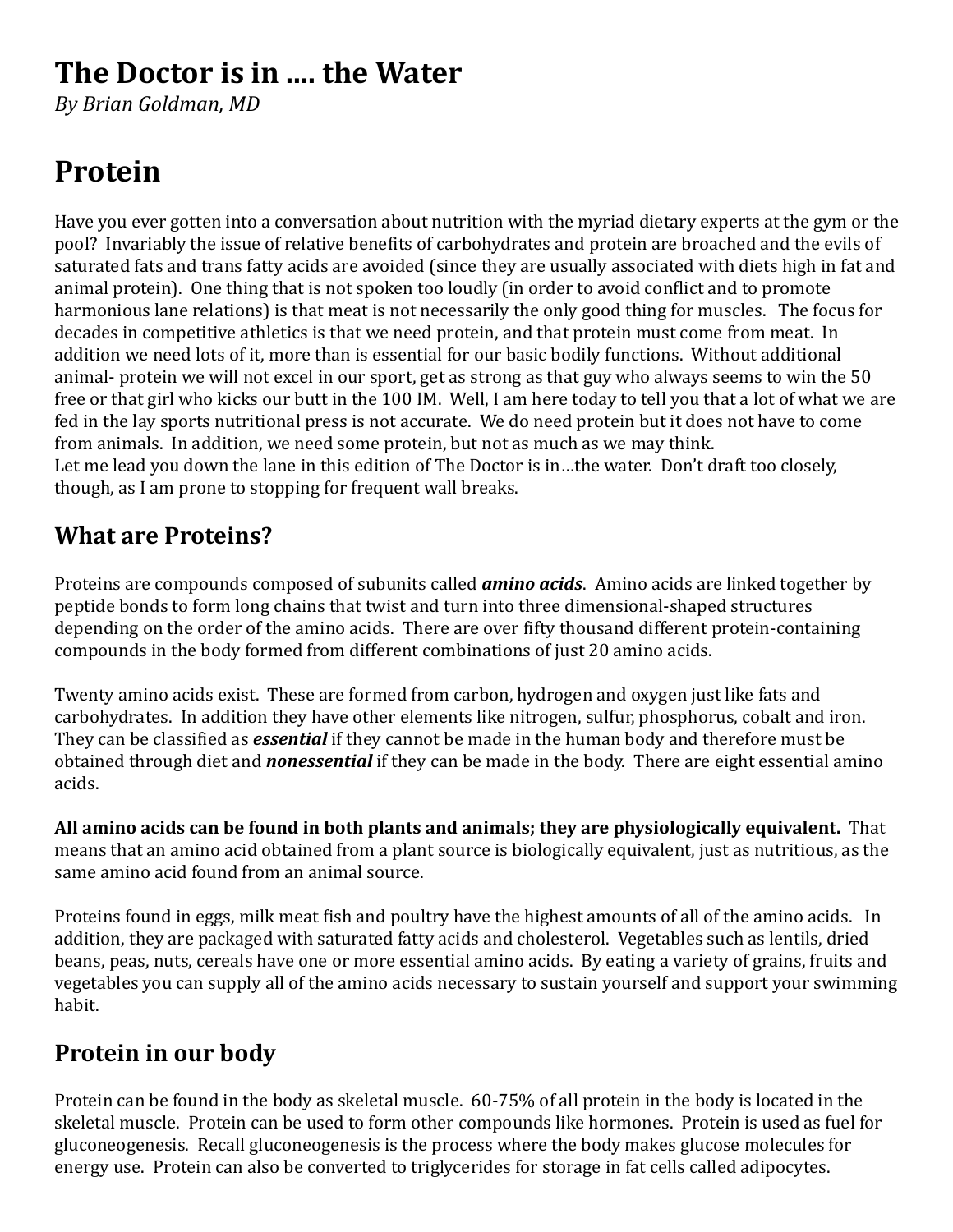### **Recommended protein intake**

Little benefit comes from eating excessive protein. Muscle mass does not increase simply by eating high protein food.

The diets of endurance and resistance trained athletes often exceed 2-3x the recommended intake, usually as meat. This is because the athlete's diet normally emphasizes high-protein food.

As a result, excessive dietary protein is broken down and metabolized directly for energy or is recycled to become components of other molecules such as fat.

Elimination of excessive dietary protein intake can trigger harmful side effects including strained liver and kidney function.

### **Current recommendations for dietary intake of protein**

#### *For the average adult protein should equal approximately 0.83 g of protein per kg of body mass.*

(Let's take, for example, a  $70$ -kg/154 lb person. His daily protein needs would be  $70$  kg x  $0.83$  g of protein/kg body mass =  $58.1$  grams. That is approximately 2 ounces of protein if you convert 1 gram of protein to ounces where 1 gram = approximately  $0.035$  ounces.) The amount needed is higher for infants and pregnant or nursing women.

If protein is from plants alone the amount can be increased by 10% due to dietary fiber's effect in reducing the digestibility of many plant based protein sources.

Protein needs will go up with stress, disease and injury.

Athletes may need a larger amount: 1.2 to 1.8 g of protein/kg of body mass. For the 154 lb swimmer, the recommended daily amount of protein would go up to 3 to 4.4 ounces.

### **Nitrogen balance**

Nitrogen is found in protein. The concept of balance is important in management of our body's resources for everything from oxygen, water and electrolytes to nitrogen and more. When nitrogen intake from food equals nitrogen excretion in urine feces and sweat you are in nitrogen balance. A **positive** nitrogen balance, when the intake of protein is in excess of protein excretion or elimination, is found in growing kids, pregnancy, and recovery from illness. It is also present during resistance exercise training when muscle cells promote protein synthesis.

When a **negative** nitrogen balance occurs protein breakdown is in excess of protein intake. Protein is used for energy primarily from amino acids from skeletal muscle. This can occur when an individual who is doing regular intense exercise training is on a low carbohydrate diet and has insufficient carbohydrate stores in the form of glycogen. In this case, protein becomes the primary energy fuel source.

*Negative* nitrogen balance also occurs with fever, burns, dieting, growth, steroid administration, recovery from illnesses and starvation. Negative nitrogen balance can occur in athletes involved in intense training. During training there is an increased protein breakdown especially during endurance type training. During exercise recovery there is increased protein production (synthesis), which requires a supply of nitrogen-rich amino acids.

### **Protein dynamics in exercise and training**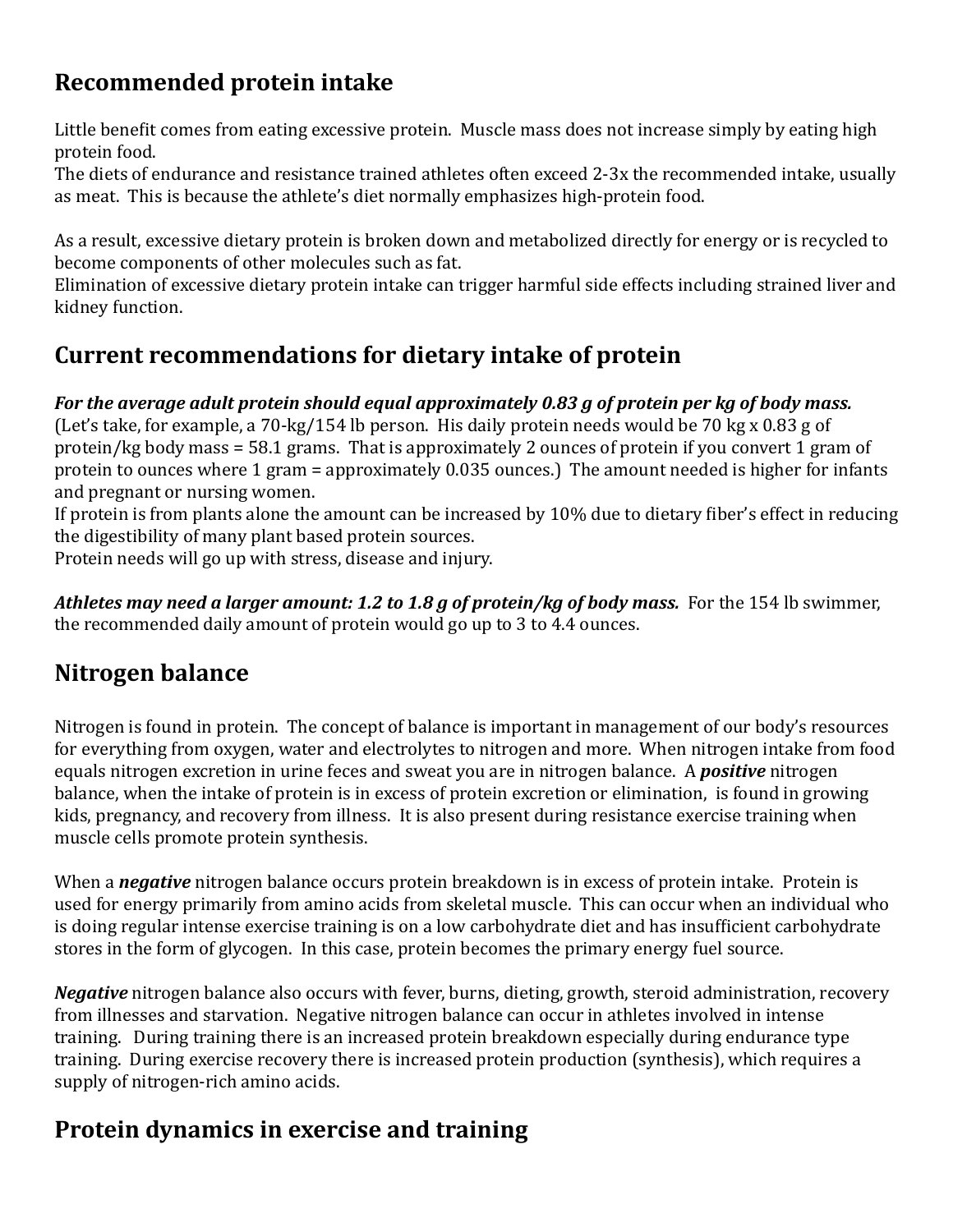**Protein use for energy reaches its highest level during exercise in the glycogen-depleted state.** Remember carbohydrates are a protein sparer. Carbohydrate availability affects the demand on protein reserves in exercise. The more glycogen (or carbohydrates) available for the athlete to use as fuel for exercise the less protein will be needed as a primary energy source.

#### Take home: Athletes in training should consume a high carbohydrate diet with adequate energy to *conserve muscle protein.*

Current science recommends 1.2 to 1.8 g of protein/kg body mass daily. No further advantage occurs for athletes with >1.8 g/kg body mass intake of protein. **Current intake of protein for adults is at least 1.8 mg/kg so additional supplementation is not needed.** In addition, animal sources of protein offer no advantage over plant sources of protein.

### **Final Bullets to remember about protein:**

There are 20 amino acids that link together in long chains to form proteins.

The body cannot synthesize 8 of them. These 8 are called essential amino acids. They must be obtained in the diet.

Physically active people and competitive athletes can usually obtain the required nutrients from a broad array of plant sources.

Proteins provide many of the building blocks for the cells of our body and contribute carbon, hydrogen and oxygen molecules for energy metabolism.

The recommended daily allowance for protein is 0.83 g of protein/kg of body mass for adults.

Depleting carbohydrate reserves increases protein breakdown during exercise. To avoid this, athletes who train vigorously must maintain optimal levels of muscle and liver glycogen to minimize deterioration in athletic performance and loss of muscle mass.

For athletes who engage in intense exercise training, protein intake requirements may be 1.2 to 1.8 g of protein/kg of body mass. This higher amount is due to protein breakdown during exercise and protein synthesis during recovery.

Finally, protein from plants and animal sources can both provide you with adequate amino acids required for proper body functioning. One is not better than the other though animal sources tend to have a higher number of